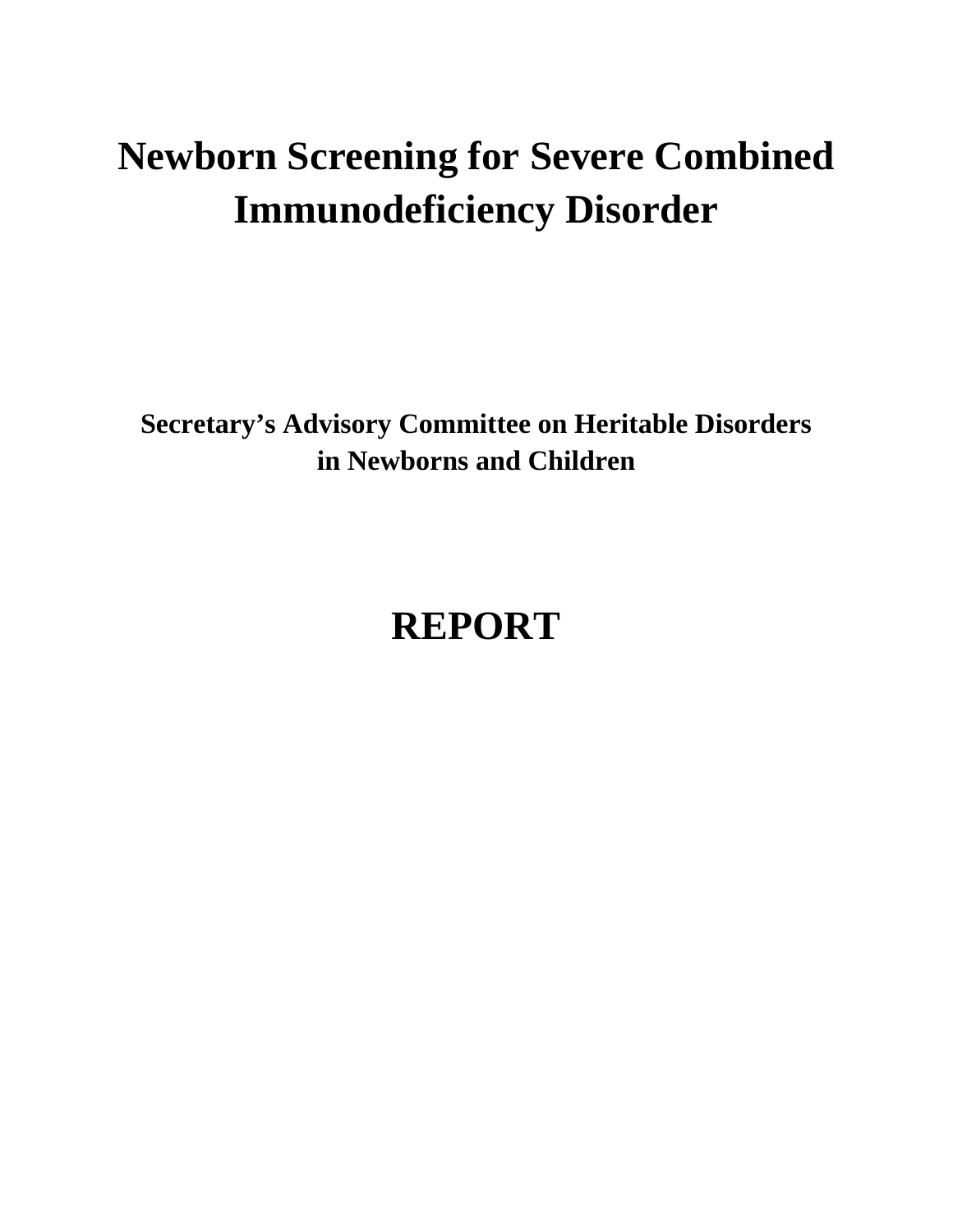#### Executive Summary

In January 2010, the Secretary's Advisory Committee on Heritable Disorders in Newborns and Children (SACHDNC) recommended to the Secretary of the Department of Health and Human Services the addition of Severe Combined Immune Deficiency (SCID) to the Recommended Uniform Screening Panel.<sup>1</sup> The Secretary accepted the recommendation in May 2010 and requested that SACHDNC submit a report in May 2011 on the status of newborn screening for SCID.<sup>2</sup> This report summarizes the current status of screening newborns for SCID in state-based newborn screening programs and proposes next steps for implementation.

Newborn screening to identify and treat infants with SCID and to educate and support families, public health providers, and health care providers has been successfully piloted in the State and Territory newborn screening programs of California, Louisiana, Massachusetts, New York, Puerto Rico, and Wisconsin, and in the Navajo Nation. These pilot studies currently cover approximately 25 percent of births in the United States. To date, 961,925 newborns have been screened and 60 infants, or approximately 1 in 16,032, have been identified with some form of immune deficiency. Fourteen infants with SCID (~1 in 68,000) have been diagnosed and received treatment. No missed cases of SCID have come to the attention of the newborn screening programs conducting the pilots.

The combined State and Federal efforts to address SACHDNC recommendations represent a model of collaboration across HHS agencies, as well as among State public health newborn screening programs.

- Highly accurate molecular methods have been developed and validated.
- Model protocols for screening have been employed, including high-throughput, automated testing in States with a large number of births and screening offsite for States with a small number of births.
- An international database to assess laboratory performance and participation in a national quality assurance program enabled real-time quality improvement.
- Emerging findings from the pilots are advancing understanding of SCID and triggering new research efforts.
- The sharing of expertise and lessons learned facilitated the timely resolution of positive screens and refinement of the screening effort.

The tools and knowledge generated through the pilot studies will be available for ongoing collaborations as other states consider implementing newborn screening for immune deficiency. As screening for SCID continues and expands, collaboration between the Federal agencies and States will increase our understanding of immune deficiencies and improve our ability to identify and treat affected infants.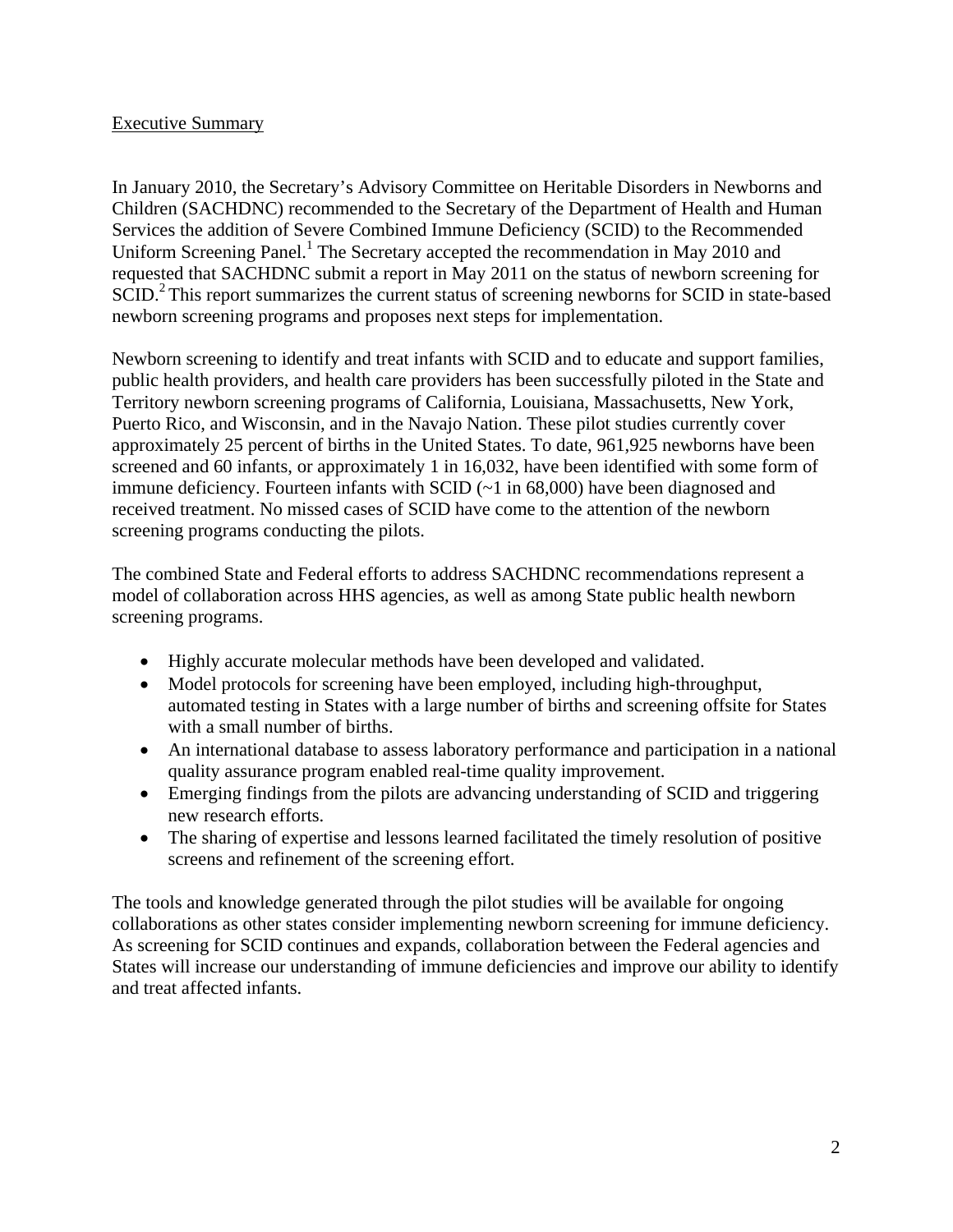#### Introduction

In September 2007, Severe Combined Immune Deficiency (SCID) was nominated to the Secretary's Advisory Committee on Heritable Disorders in Newborns and Children (SACHDNC) for addition to the Recommended Uniform Screening Panel (RUSP). An evidence review was undertaken and the evidence report was discussed by SACHDNC in February 2009. At that time, SACHDNC voted not to add SCID to the RUSP, noting specific gaps in evidence that should be addressed before SCID could be added to the RUSP: (1) prospective identification of at least one confirmed case of SCID through a population-based newborn screening program, (2) demonstrated willingness and capacity of additional states to implement newborn screening for SCID, (3) reproducibility of the screening test and continuance of a false positive rate of less than 0.1 percent, and (4) creation of a laboratory proficiency testing program through the Centers for Disease Control and Prevention's (CDC) National Quality Assurance Program. In January 2010, the nomination of SCID to the RUSP was again brought to SACHDNC. At that time, SACHDNC reviewed the activities undertaken to address the evidence gaps and voted to recommend to the Secretary of the Department of Health and Human Services (HHS) the addition of SCID to the RUSP and related  $T$  cell deficiencies to the list of secondary targets,<sup>1</sup> with the understanding that the following activities would take place in a timely manner:

- 1. The National Institutes of Health (NIH) shall fund surveillance activities to determine health outcomes of affected newborns with any T cell deficiency receiving treatment as a result of prospective newborn screening;
- 2. The Health Resources and Services Administration (HRSA) shall fund the development of appropriate education and training materials for families and public health and health care professionals relevant to the screening and treatment of SCID and related T cell deficiencies:
- 3. CDC shall develop and distribute to performing laboratories suitable dried blood spot specimens for quality control and quality assurance purposes.

In May 2010, the Secretary adopted the recommendation to add SCID as a core condition to the RUSP, and related T cell deficiencies to the list of secondary targets and requested that SACHDNC submit a report in May 2011 on the status of States' implementation of this recommendation, including surveillance activities conducted through the Newborn Screening Translational Research Network (NBSTRN).<sup>2</sup> This report summarizes the current status of screening newborns for Severe Combined Immunodeficiency (SCID) in State-based newborn screening programs, as requested by the Secretary in May 2010.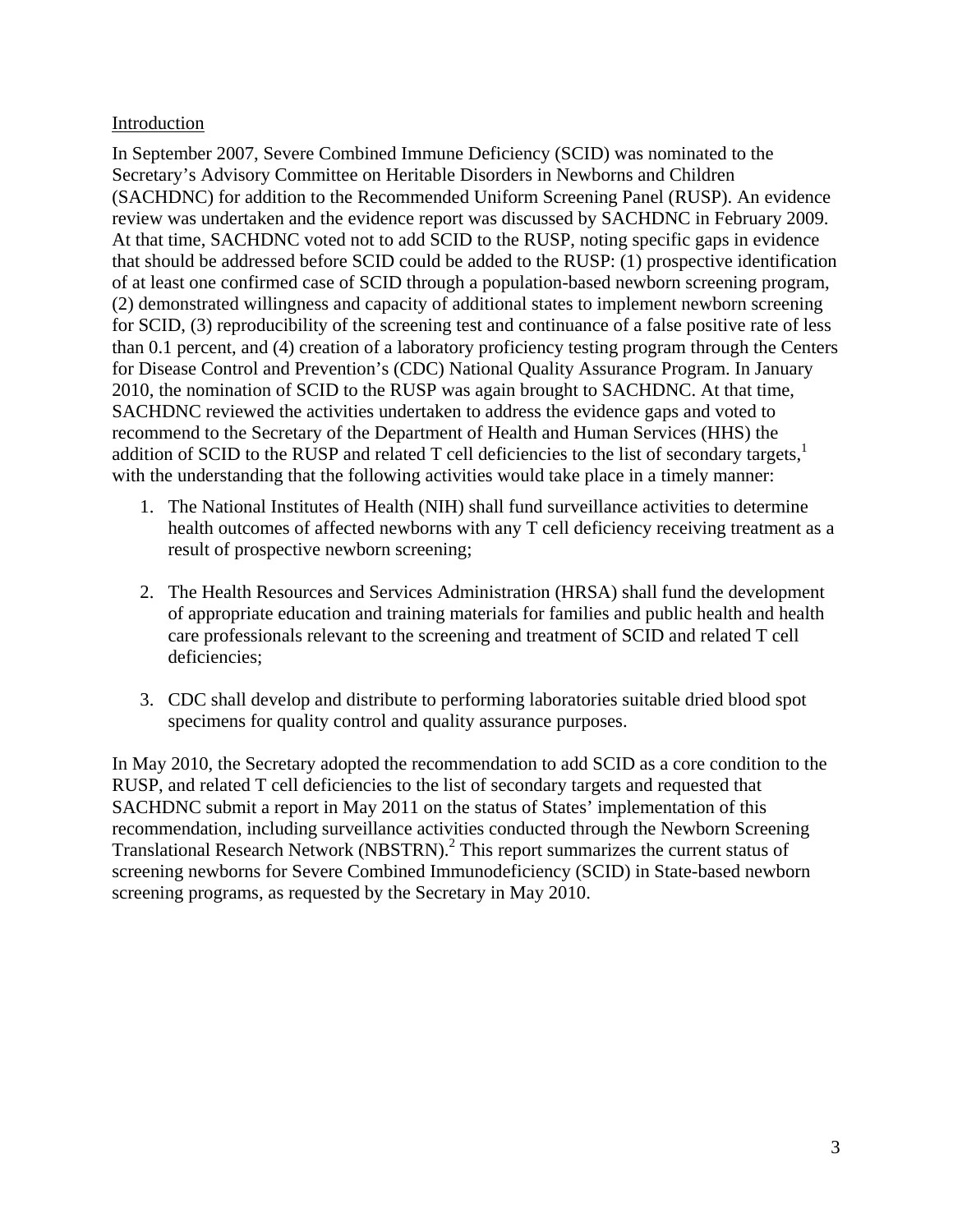#### Background

Immunodeficiency disorders, including SCID, are characterized by the lack of a functioning immune system. Babies born with SCID appear healthy but are extremely vulnerable to infection. Exposure to common infections and live vaccines is life threatening. SCID leads to death in infancy unless treatment, usually stem cell transplantation, is provided.<sup>3-4</sup> Variations or "misspellings" in the DNA sequence of more than 13 different genes can cause SCID or a form of combined immunodeficiency. In most cases, the misspelling occurs in a newborn with no family history of SCID. Since SCID is not apparent at birth and early recognition is essential for lifesaving treatment, SCID has been recognized as a candidate for newborn bloodspot screening for many years.<sup>5</sup> However, no laboratory test for detecting SCID on newborn bloodspots was available until the current testing platform for screening for SCID was developed and validated for population-based screening by NIH in  $2005$ .<sup>6</sup> This screening test detects SCID through the absence of a by-product normally generated during the development of the T cell, an important part of a functioning immune system. Since patients with SCID have few or no T cells, the absence of this by-product, T cell receptor excision circles (TRECs), identifies SCID regardless of the underlying genetic defect or DNA variation. The TREC test uses molecular methods to count the TRECs present in DNA isolated from dried blood spots. In 2005, the TREC test was brought to the attention of SACHDNC at its inaugural meeting, and SACHDNC monitored its development and testing.

#### SCID Newborn Screening Pilot Studies

In 2007, scientists in Wisconsin (State Laboratory of Hygiene and Medical College of Wisconsin) and the New England Newborn Screening Program of the University of Massachusetts Medical School both developed high throughput TREC assays to screen births in Wisconsin and Massachusetts on a trial basis.<sup>7-8</sup> In 2008, a partnership among the Wisconsin State Laboratory of Hygiene, Children's Hospital of Wisconsin and the Jeffrey Modell Foundation led to the first pilot study screening all births in a State. Federal funding from CDC was then made available to continue the pilot study in Wisconsin and to initiate a second statewide pilot in Massachusetts. These two CDC-funded pilots are scheduled to conclude in October 2011. A third pilot study at the University of California at San Francisco began in 2009 and is screening up to 2000 births at two Arizona hospitals on the Navajo reservation (the Navajo Nation has a high incidence of SCID).

The pilot studies in Wisconsin and Massachusetts led to screening and follow-up algorithms, created educational materials for families and health care providers, hosted multiple State training programs in use of the assay, and partnered with CDC in the development of proficiency materials that are now available to all State newborn screening programs.<sup>9-10</sup> Investigators from these three pilots presented their findings to SACHDNC in January 2010 and, at the time, reported they had successfully screened more than 200,000 newborns. Although no cases of classic SCID (total failure of the immune system) were found, they did identify infants with immunodeficiency disorders (SCID variant, partial failure of the immune system) that required medical intervention, documented the feasibility of screening for SCID, provided valuable information to SACHDNC, and paved the way for larger efforts. $11-12$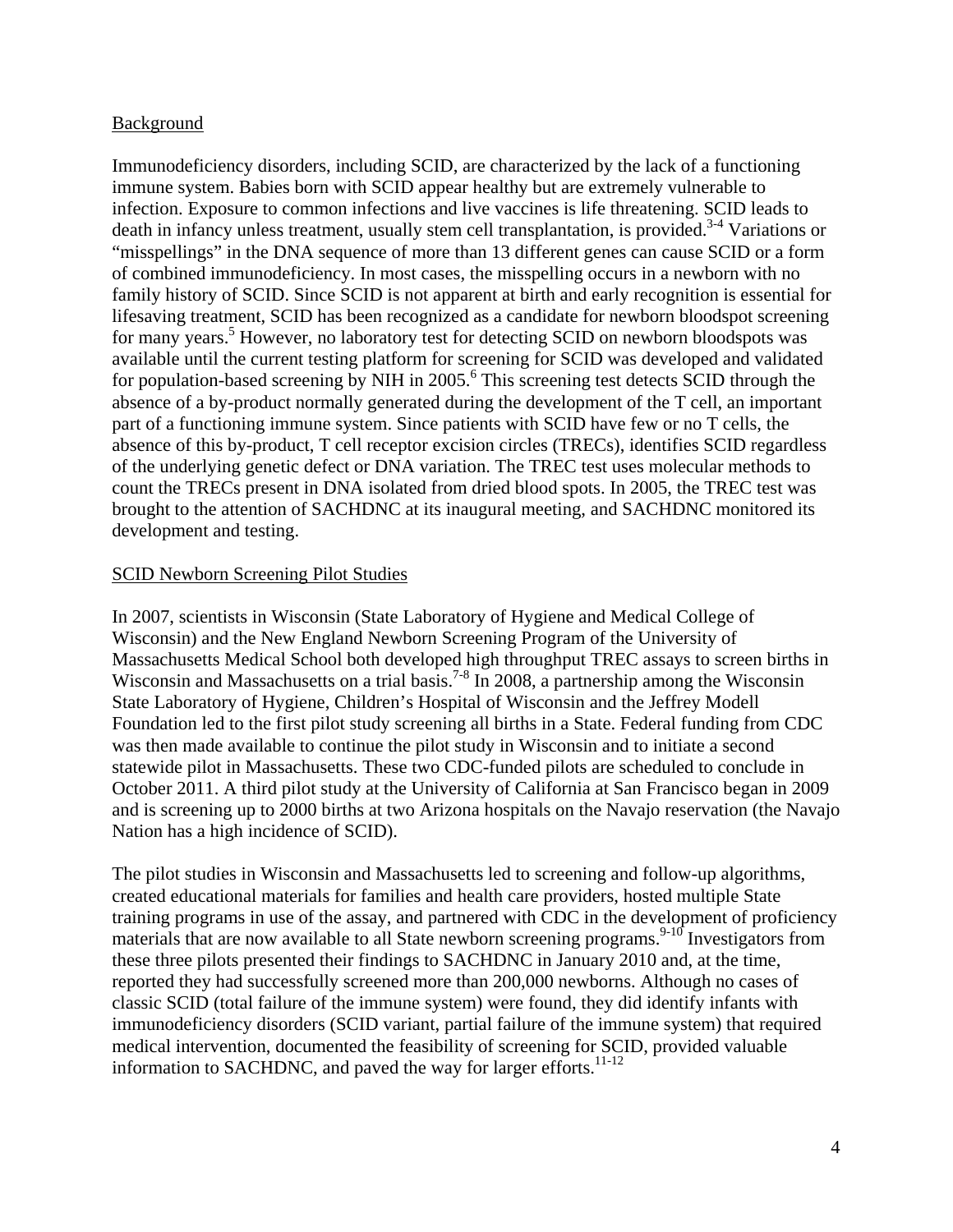#### Expansion of SCID Newborn Screening Pilot Studies

To increase the likelihood of detecting classic SCID cases, NIH increased the screening sample size through a larger pilot project initiated in 2010 with Health Research, Inc. (HRI), a not-forprofit corporation affiliated with the New York State Department of Health. The NIH-funded project enabled HRI and collaborators to provide evidence for the feasibility of screening technologies and to expand SCID newborn screening pilot studies to four additional States and Territories: New York, California, Louisiana, and Puerto Rico. The NIH-funded research priorities for this project were to:

- Assess screening technologies for SCID,
- Establish immediate confirmatory tests and procedures for presumed positive results,
- Ensure capacity and resources for tracking positive cases and arrange for appropriate follow-up care and referral in a timely manner, and
- Verify administrative structures necessary for a prospective pilot testing of SCID, including ability to obtain approval for human subject research.

The NIH initiative enabled screening to begin in two States with a large number of births, New York (236,656) and California (510,000). In addition, ongoing screening efforts in Wisconsin expanded to include Louisiana and ongoing efforts in Massachusetts expanded to include Puerto Rico. The efforts in New York and California were also supported with funds from the Jeffrey Modell Foundation (New York and California) and from PerkinElmer, Inc. (California). Piloting SCID screening in States with a large number of births provided evidence that TREC screening is compatible with a high-throughput, automated environment. Sending samples for screening from Louisiana to Wisconsin and from Puerto Rico to Massachusetts established feasibility for a regional approach to SCID screening, while the ongoing screening in Wisconsin and Massachusetts provided information about screening over several years.

#### Development, Validation, and Quality Assessment of SCID Newborn Screening Technologies

Investigators in New York, California, Wisconsin, and Massachusetts each developed highcapacity assays based on the principles of the NIH-developed research assay.<sup>6</sup> These assays, called laboratory developed tests (LDTs), were developed and validated independently by each laboratory. While the Food and Drug Administration (FDA) currently does not regulate this class of *in vitro* diagnostics, each laboratory is regulated by the Centers for Medicare & Medicaid Services through the Clinical Laboratory Improvement Amendments (CLIA) Act.<sup>13-14</sup> To support the quality assurance measures required by CLIA, CDC provided dried blood spot reference materials for within-laboratory quality control and between-laboratory proficiency testing. As of April 2011, results obtained from 11 newborn screening laboratories, including all pilot labs (California, New York, Massachusetts, and Wisconsin), showed excellent analytic validity (how well the test predicts the presence or absence of TREC). The tests showed 100 percent sensitivity (how often the test results are positive when TRECs are present) and more than 99 percent specificity (how often the test results are negative when TRECs are not present) in discriminating abnormal from normal TREC content in the reference materials.

To collect, aggregate, and analyze de-identified screening data generated during the pilot, NIH provided a subcontract to the HRSA/Maternal and Child Health Bureau (MCHB)-funded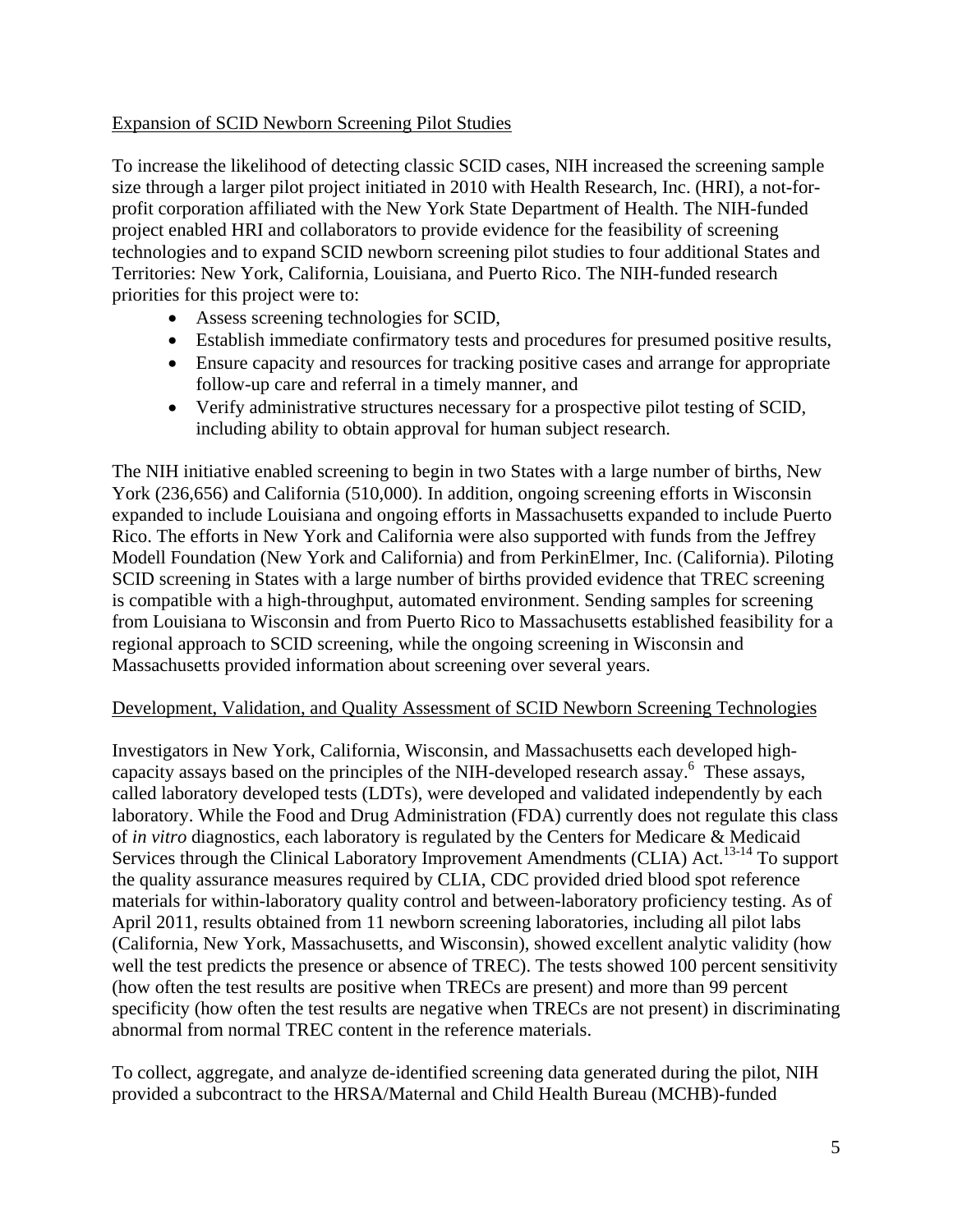Laboratory Performance Program to develop a SCID data portal as an expansion of a HRSA/MCHB-funded Region 4 Regional Genetic and Newborn Screening Service Collaborative effort.<sup>15</sup> The subcontract was administered through the NIH Eunice Kennedy Shriver National Institute of Child Health and Human Development's NBSTRN, which was established to provide infrastructure resources for research in newborn screening. Access to the SCID data portal is widely available to any State newborn screening program, clinician, or researcher around the world interested in learning about or contributing to the understanding of the performance of SCID newborn screening assays. The aggregation of laboratory performance data in real-time during a pilot represents a useful model of translating a novel genomic technology to a highthroughput public health setting while using the latest in language standardization and electronic information exchange.<sup>16-17</sup>

#### Interim Pilot Study Results

Through March 2011, SCID newborn screening has been piloted in six States and one Territory (Wisconsin, Massachusetts, New York, California, Louisiana, and Puerto Rico) and the Navajo Nation, covering approximately 25 percent of total births in the United States during this time period and totaling 126 months of continuous screening (Table 1 and Figure 1). In all, 961,925 newborns have been screened, 364 newborns had a positive screen requiring additional testing and resulting in 60 cases of diagnosed immune deficiency (Tables 1 and 2). Fourteen cases of classic SCID, six cases of SCID variant, and 40 cases of Non SCID have been identified, diagnosed, and treated (Table 1, Figure 2). All infants with immunodeficiency disorders identified through the pilot studies have received treatment and are being followed by appropriate health care teams. Almost 80% (11/14) of the SCID patients received bone marrow transplants and are currently between 1 month and 10 months post-transplant (Figure 3). The remaining 20% (3/14) are receiving enzyme replacement, a treatment option for one type of SCID, Adenosine Deaminase Deficiency (ADA). Additional information regarding health outcomes is being collected and will be reported at a later date.

Although the pilots are still in progress, there are emerging findings that are important to note.

- A zero TREC value consistently means that the infant is at significant risk for SCID or a profound T cell lymphopenia. Future investigations of this valuable biomarker will accelerate research in immunology.
- The incidence of SCID and T cell deficiencies appears to be higher than previously reported (Table 3). Past studies reported the incidence of SCID as 1 in 100,000, and the newborn screening pilots are finding a range of incidences from a high of 1 in 34,159 (New York) to a low of 1 in 161,707 (Massachusetts). Past estimates of Non SCID have been difficult since this category comprises a number of distinct disorders that average around 1 in 20,000 (Table 3, Figure 4). The pilots are finding a range of incidences from a high of 1 in 9,705 (Puerto Rico) to a low of 1 in 121,854 (Wisconsin).
- The number of boys versus girls diagnosed with SCID in the pilots is consistent with past studies (Table 5). Past studies found the majority of SCID cases were male  $(79\%)^3$  and New York and California found that six of the nine SCID cases (67%) are male.
- The number and type of SCID at a molecular level appears to be different than previously reported (Table 5). Past reporting of the molecular type of SCID found that 48% of cases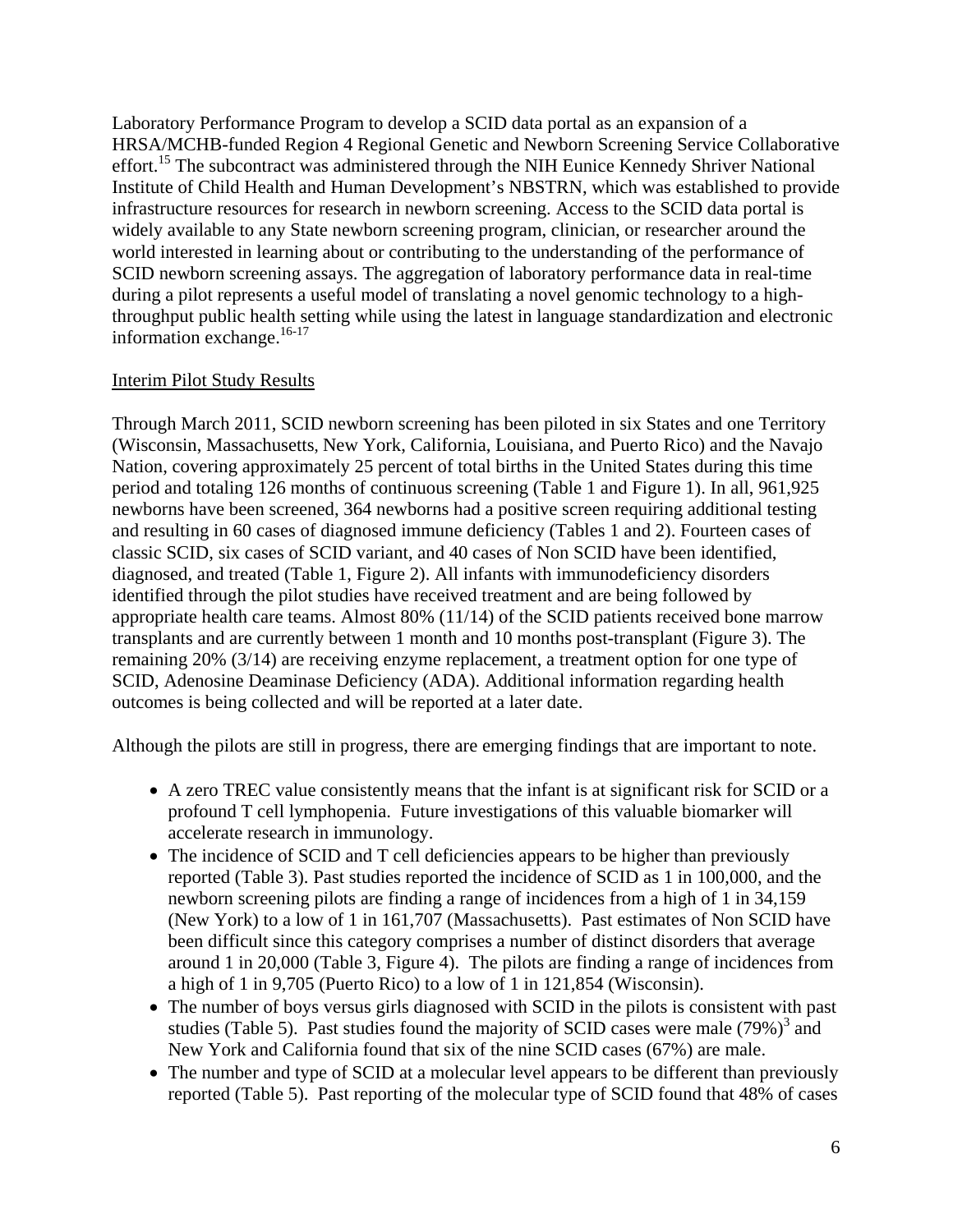are X-linked (IL2RG mutation), making this the most common cause of  $SCID$ <sup>3</sup>. The pilots in New York and California completed the molecular studies for eight of the nine SCID cases and found 66% (7/8) are consistent with autosomal recessive inheritance (Table 5). X-linked SCID was found in one case or 11% of the total.

• The subpopulation variability of SCID and T cell deficiency patients appears to be different than previously reported (Tables 4 and 5). Past reporting of the race or ethnicity of SCID patients followed long-term found that the majority (81%) are Caucasian, 9% African American and 6% Hispanic.<sup>3</sup> The pilots in New York and California found that six of the nine (65%) SCID cases are Hispanic, 2 (22%) are African American, and 1 (11%) is Asian (Table 5).

The emerging findings raise important questions. Analysis of future data will help answer these questions. Although the New York, California, Louisiana, and Puerto Rico NIH-funded pilots end in June 2011, and the CDC-funded pilots in Massachusetts and Wisconsin end in October 2011, efforts to analyze the pilot findings will continue.

#### Efforts in Nonpilot States

State adoption of SACHDNC's recommendation is voluntary, and the rules and regulations governing the addition of a new screening test vary by State. Nonetheless, consideration of SCID newborn screening by States not involved in the pilots has been extensive. All State newborn screening programs were invited to participate in monthly calls in which the principal investigators from the pilot States discussed their experiences, reviewed data portal entries and answered questions. Currently one-third of States participate in these monthly calls. In October 2010, CDC, the Association of Public Health Laboratories, and the HRSA-funded National Newborn Screening and Genetics Resource Center hosted a meeting devoted to SCID newborn screening.<sup>18</sup> The meeting was attended by 192 laboratory technicians, follow-up professionals and immunologists from 48 States and three countries. In addition, laboratory scientists from 28 U.S. newborn screening programs attended a supplementary laboratory workshop.

To ascertain interest in SCID testing among non-participating States, the Immune Deficiency Foundation (IDF) and NBSTRN conducted a nationwide survey and found that all State programs have actively considered implementing SCID newborn screening (Figure 5).<sup>19</sup> One state (Pennsylvania) is screening a portion of births, and two states are conducting small pilots (Texas and Arizona). Ten States (Colorado, Delaware, Florida, Iowa, Illinois, Michigan, Minnesota, North Carolina, New Jersey and Rhode Island) and the District of Columbia have presented SCID screening to their State advisory boards and received approval to begin screening as soon as logistically possible. Once these States are actively screening, more than 50 percent of babies born in U.S. States and Territories will be screened for SCID.

Twenty-eight State newborn screening programs are in various stages of assessment of analytical platforms, cost analysis, development of infrastructure for referral and treatment services, and recruitment of necessary personnel (Figure 5). Four States work with a regional partner who performs the screening test and are dependent on the regional partner to begin screening. There have been no instances of State advisory boards choosing not to implement SCID screening to date. Sixteen States participate in a monthly conference call to share experiences and expertise.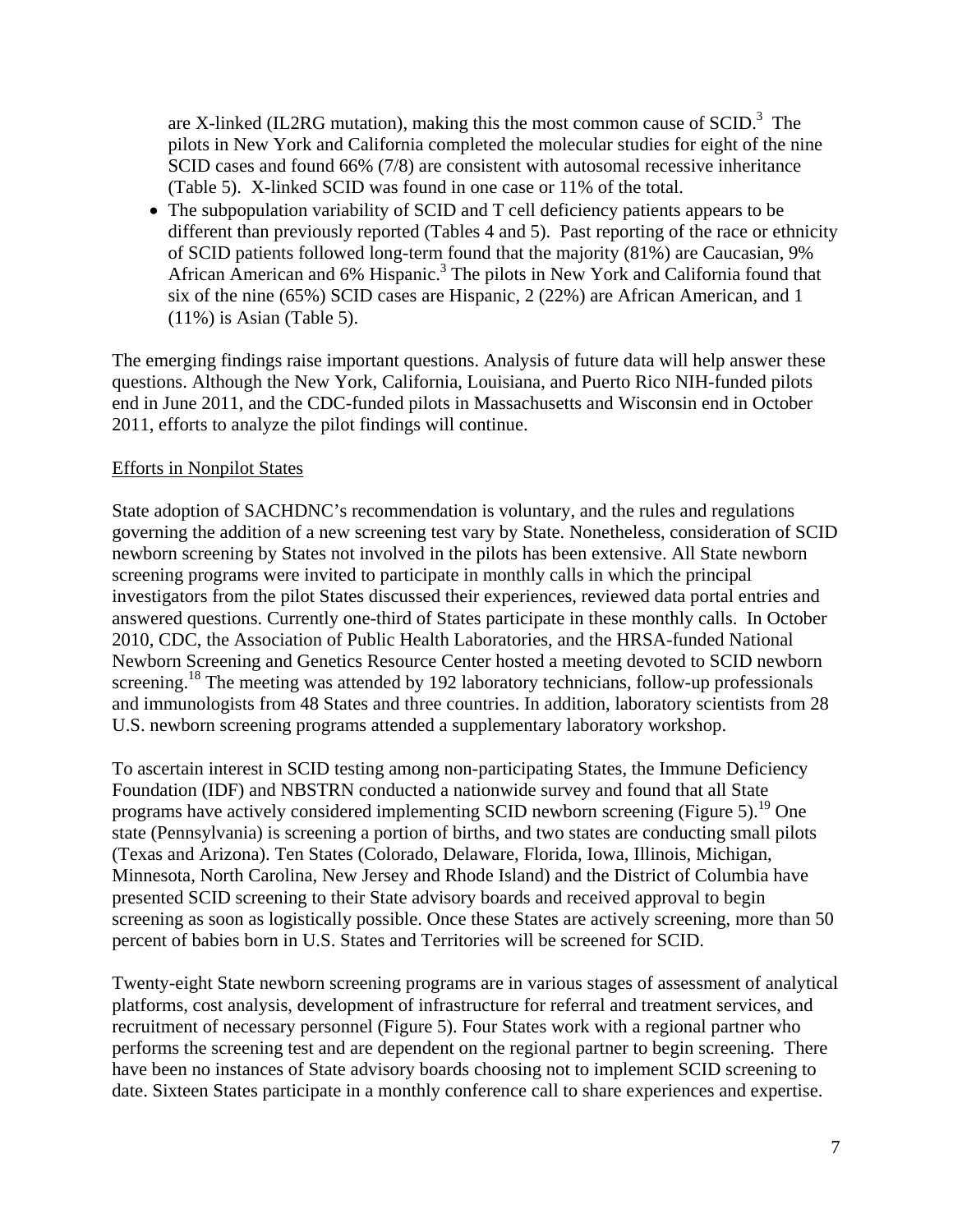A small number of States report they prefer or require an FDA cleared or approved kit to begin screening. IDF and NBSTRN will continue to monitor State implementation until all newborns in the United States are screened at birth for SCID.

#### Education Materials Relevant to Screening and Treatment of SCID and Related T Cell **Deficiencies**

To support families and to encourage the adoption of SCID newborn screening, IDF launched several efforts, including a Web page for parents, a SCID newborn screening toolkit for use by families to educate policymakers, and a brochure to warn providers about the dangers of administering the live rotavirus vaccine to infants with  $SCID$ <sup>20</sup> The six pilot State newborn screening programs also created and distributed educational materials for the parents of newborns with a positive screen and/or a confirmed diagnosis.<sup>21-24</sup> To support primary care providers and facilitate timely diagnosis and treatment, HRSA/MCHB funded the development of SCID clinical decision support materials, or ACT sheets, $^{25}$  through its National Coordinating Center for the Regional Genetic and Newborn Screening Service Collaboratives. As SCID newborn screening adoption increases, a directory of clinical specialists in pediatric immunodeficiencies and related T cell deficiencies will be developed for use by newborn screening programs, families, and health care professionals.

#### Lessons Learned and Next Steps

Seventeen months after SACHDNC recommended screening all newborns in the United States for SCID and related T cell deficiencies, one-fourth of births are being screened through pilot programs funded by multiple Federal and State agencies and private foundations. Most States have begun active consideration of SCID newborn screening, and several more States are planning to begin screening in the near future. In January 2011, IDF reported to SACHDNC several issues that may be delaying the implementation of SCID screening, including lack of cost benefit information, budgetary concerns (cost estimates for technology infrastructure estimated at \$500,000–\$1 million), prior commitment to implement other screening tests mandated by State legislation, lack of the widespread availability of experts in immunodeficiency within a State for diagnosis and treatment, and lack of an FDA-approved or -cleared assay.

NIH and CDC will continue to support the adoption of SCID newborn screening through ongoing efforts including technical assistance, publication of pilot project results, screening and follow-up protocols, creation of a long-term follow-up dataset to determine impact of screening on health outcomes, and creation of an expert work group to refine screening, diagnosis and treatment protocols and guidelines. CDC recently announced an opportunity to fund up to two newborn screening programs that had not yet implemented SCID screening before January 2011.26 The NIH-funded Primary Immune Deficiency Treatment Consortium is working to identify factors, including early identification through newborn screening, that influence health outcomes in patients with immune deficiencies. $27$ 

In conclusion, the recommendation by SACHDNC to begin screening for SCID has almost certainly saved lives. In addition, the screening program has improved scientific understanding of immune deficiencies, including the molecular etiology and racial and ethnic distributions of molecular subtypes; expanded clinical knowledge of the care and treatment of SCID; and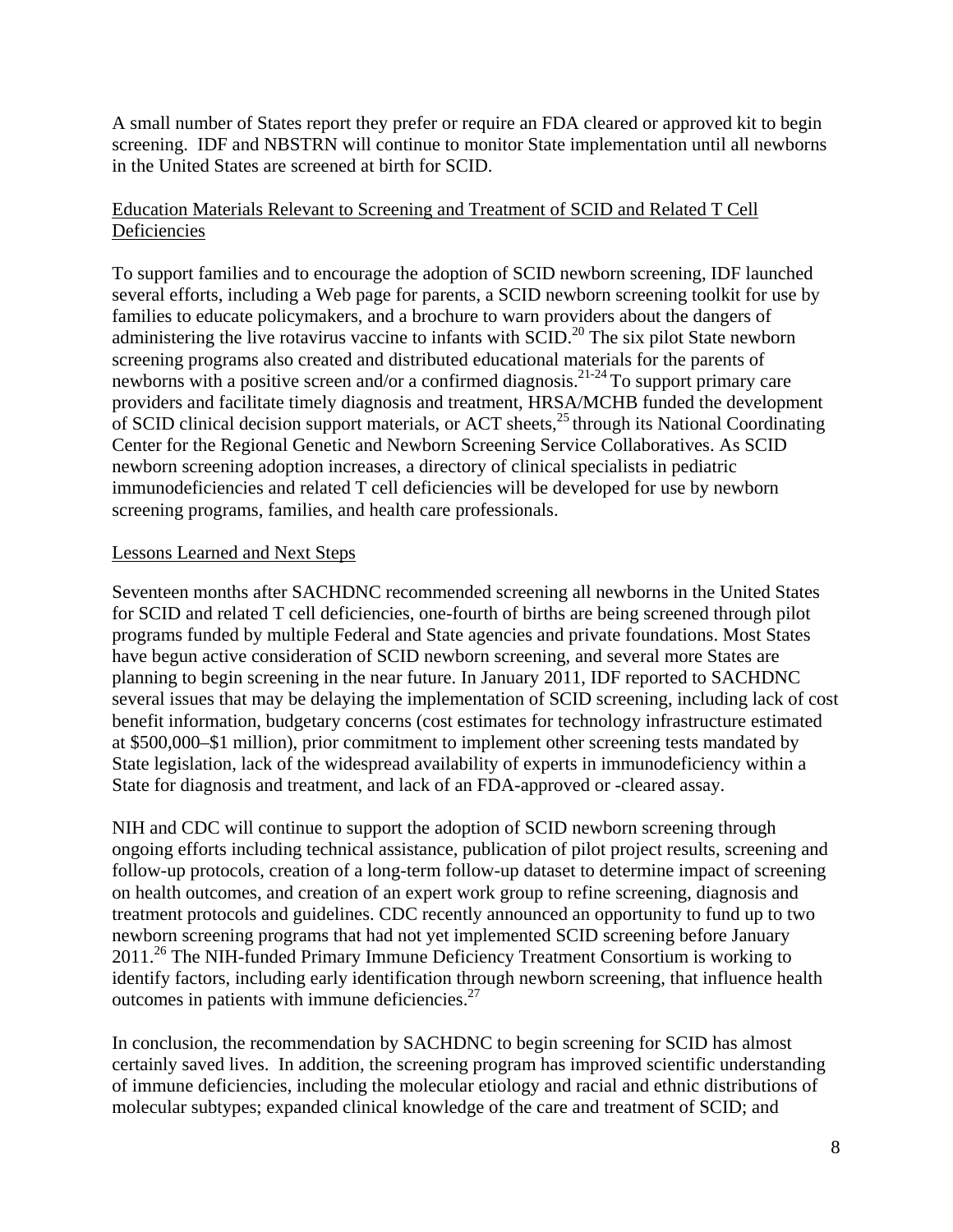emphasized the relevance of early diagnosis and intervention. The recommendation has also been a triggering event for the majority of State newborn screening programs to implement or start the process to implement newborn screening for SCID. Screening for SCID represents the largest expansion of newborn screening since the advent of tandem mass spectroscopy a decade ago and the RUSP five years ago. SCID screening is a DNA-based molecular test and State newborn screening programs will develop expertise in DNA-based technologies and/or create networks to share existing regional expertise to implement screening for SCID or DNA-based screening for other disorders. Both approaches to SCID screening establish valuable infrastructure, health information exchange and expertise within the State Newborn Screening Programs, and will be leveraged for future expansions of the RUSP.

The activities recommended by SACHDNC fostered collaboration among HHS agencies and enabled each agency to focus on their areas of expertise while sharing tools and infrastructure resources with stakeholders in public health and clinical health care teams. Highlights from this teamwork are

- Quality control and improvement materials to ensure accurate tests distributed by CDC to the pilot states;
- Clinical decision support tools supported by HRSA (ACT sheets) to guide infants' health care providers; and
- Expanded pilots and databases enabling the diagnosis, treatment, and long-term followup of SCID cases contracted by NIH.

This report on State implementation efforts affirms SACHDNC's system of evidence-based review of conditions nominated for addition to the RUSP and subsequent recommendations to begin newborn screening for nominated disorders and lays an effective foundation for future efforts to improve the health of newborns.28-29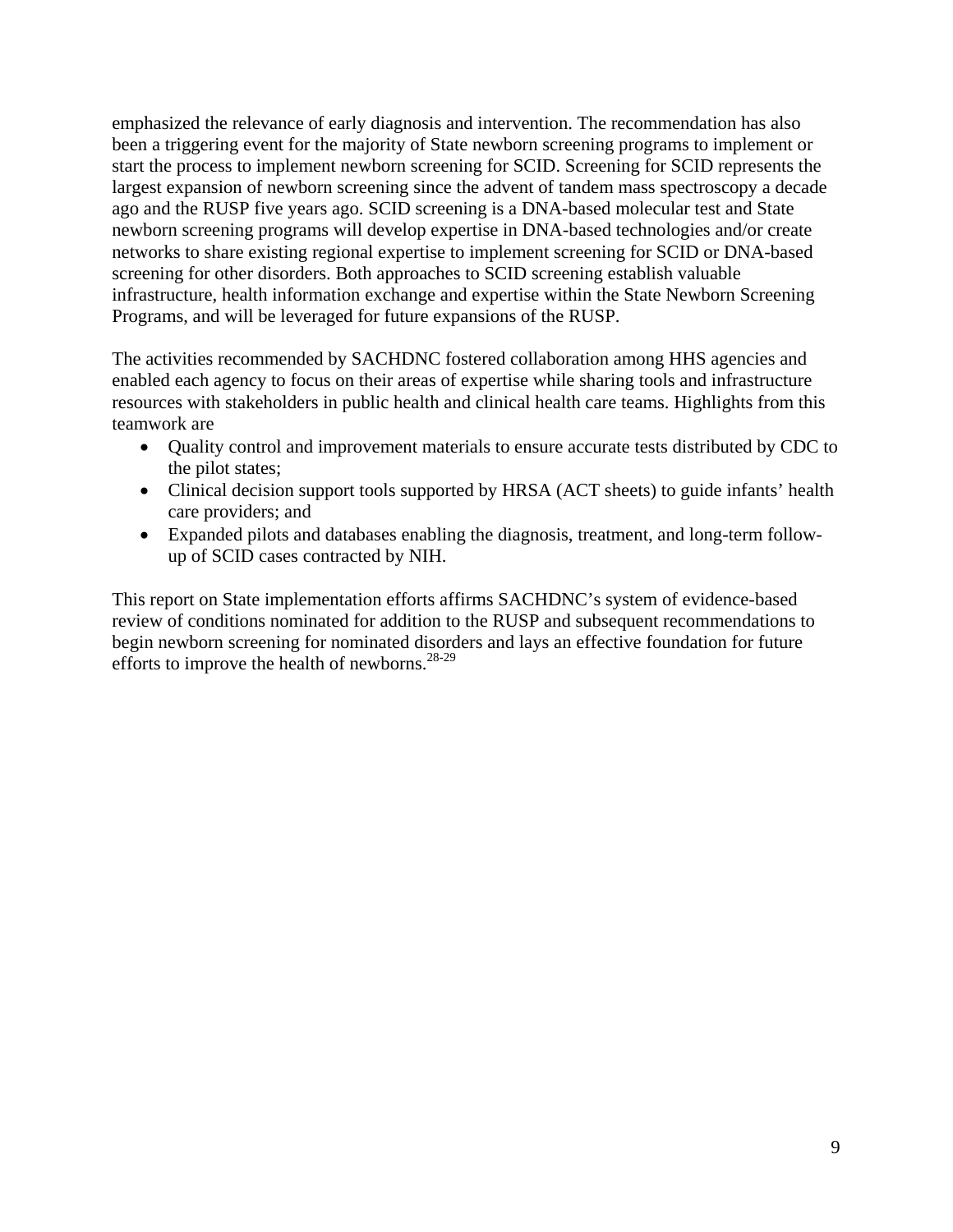**Table 1. Summary of Pilots** 

| <b>State</b>  | Start of  | Number         | Annual    | Number of      | SCID <sup>a</sup> | <b>SCID</b>          | Non               |
|---------------|-----------|----------------|-----------|----------------|-------------------|----------------------|-------------------|
|               | Screening | of             | Births or | <b>Infants</b> |                   | Variant <sup>b</sup> | SCID <sup>c</sup> |
|               |           | Months         | Number    | Screened as of |                   |                      |                   |
|               |           | Screening      | Studied   | April 30,      |                   |                      |                   |
|               |           |                |           | 2011           |                   |                      |                   |
| WI            | 1/1/2008  | 40             | 69,232    | 243,707        | 4                 | $\theta$             | 7                 |
| <b>MA</b>     | 2/1/2009  | 27             | 77,022    | 161,707        |                   | $\theta$             | 14                |
| Navajo        | 2/1/2009  | 27             | 2,000     | 1,297          | $\theta$          | $\theta$             | $\Omega$          |
| <b>Nation</b> |           |                |           |                |                   |                      |                   |
| <b>NY</b>     | 9/30/2010 | $\overline{7}$ | 236,656   | 136,635        | $\overline{4}$    | $\theta$             | 12                |
| CA            | 8/1/2010  | 9              | 510,000   | 358,000        | 5                 | 6                    | 3                 |
| <b>PR</b>     | 8/1/2010  | 9              | 45,620    | 29,115         | $0*$              | $\theta$             | 3                 |
| LA            | 10/1/2010 | 7              | 65,268    | 31,464         | $\theta$          | $\Omega$             |                   |
|               | Total     | 126            | 1,005,798 | 961,925        | 14                | 6                    | 40                |

\*One infant with suspected SCID expired before diagnosis confirmed.

a. SCID: Deleterious mutation in the DNA of one of the following genes, resulting in total failure of normal function of the protein encoded by that gene, whether IL2RG, JAK3, IL-7Ra, RAG-1, RAG-2, ADA, CD45, Artemis/DCLRE1C, CD3 $\delta$ , CD3 $\varepsilon$ , CD3 $\zeta$ , DNA PKc, or DNA Ligase IV. These proteins are crucial to the normal development of lymphocytes; therefore, any defect in one of these genes will result in a significant problem with immune function and associated susceptibility to infection. AKT2 defects, which cause severe lymphopenia and granulocytopenia, may have low TRECs but also poor amplification of peripheral blood DNA due to low numbers of nucleated blood cells. Patients with SCID have fewer than 300 autologous T cells per mL of blood, and their proliferative responses to the mitogen PHA are less than 10 percent of normal control responses. Some SCID patients do not have defects in any of the above genes, suggesting that additional disease genes for SCID remain to be discovered.

- b. SCID variant: Variation in the DNA of one of the following genes resulting in impairment of functioning of the protein encoded by that gene. Also known as "leaky SCID"; Combined Immunodeficiency (CID); or Omenn syndrome, a particular clinical entity with skin rash, eosinophilia, and T cells that represent expansion of a restricted thymic output. CID and Omenn syndrome may be due to hypomorphic variations in the above SCID genes or may be caused by defects in genes such as PNP, AK2, Cernunnos, Coronin-1A, RMRP, or WHN/FOXN1. In addition, there are SCID variant patients s for whom defects in known genes are not found.
- c. Non-SCID: Other defects either related directly to a component of the immune system with an associated malfunction or related to the loss of a section of DNA (e.g., DiGeorge syndrome, Jacobsen syndrome) or, in some cases, abnormal gain of DNA (e.g., Down syndrome/trisomy 21). Multisystem syndromes may be associated with variable severity of defects in immune function along with other serious health problems, including heart defects and developmental delay. The non-SCID category is a mixed group and includes individuals with a variety of genetic defects as well as infants who have poorly developed immune systems due to premature birth. Lymphopenia of prematurity, idiopathic T cell lymphopenia, DiGeorge syndrome/del(22)(q11.2), CHARGE syndrome, Jacobsen syndrome/del(11)(q24.1-11qter), Down syndrome/trisomy21, thymectomy, and RAC2 deficiency may be associated with low or undetectable TRECs in some cases. There are additional defects of cellular immunity, including CD25 and ataxia telangiectasia, in which TRECs may or may not be abnormal. There are insufficient data at this time to predict whether these conditions may be detected by TREC newborn screening. In addition, there are many non-SCID immunodeficient patients for whom a genetic cause is not found.

Note: In many T cell immunodeficiencies, the best treatment may be either hematopoietic stem cell transplantation or thymus transplantation because these infants are susceptible to life-threatening infections, as are the classic SCID and SCID variant babies. The confirmatory tests used to follow up babies with abnormal newborn screen results, along with additional specialized immune testing, can help the pediatric immunologist to make decisions regarding the severity of immune dysfunction and the need for transplantation for these infants. These infants would not be picked up without newborn screening, and they are often in just as much need of significant treatment as the more well recognized SCID babies. In addition, some babies require supportive care with intravenous immunoglobulin (IV IgG) and antibiotics, even when a transplant is not needed.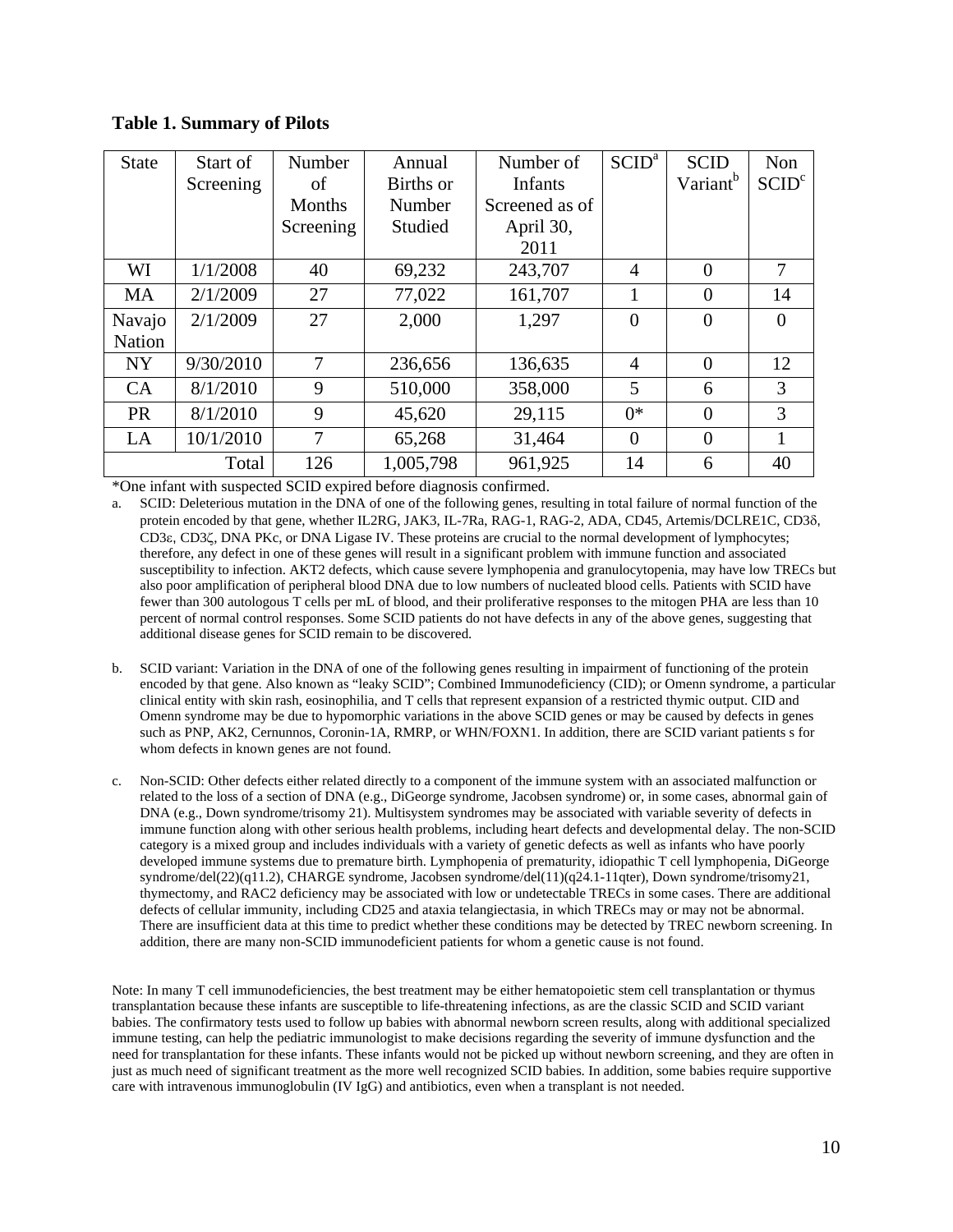|                       | <b>State</b> |           |                         |                    |            |                |           |                   |
|-----------------------|--------------|-----------|-------------------------|--------------------|------------|----------------|-----------|-------------------|
| Screening<br>Result   | WI           | <b>MA</b> | Navajo<br><b>Nation</b> | <b>New</b><br>York | California | Puerto<br>Rico | Louisiana | Total<br>Screened |
| Negative <sup>a</sup> | 243,657      | 161,679   | 1,296                   | 136,412            | 357,954    | 29,107         | 31,456    | 961,561           |
| Positive <sup>b</sup> | 50           | 28        | 1                       | 223                | 46         | 8              | 8         | 364               |
| Total<br>Screened     | 243,707      | 161,707   | 1,297                   | 136,635            | 358,000    | 29,115         | 31,464    | 961,925           |

### **Table 2. Number of Negative and Positive Screens by State**

a Negative: TREC copy number above cut-off point. No further analysis needed.

b Positive: TREC copy number below cut-off point. Case referred for confirmatory diagnostic studies.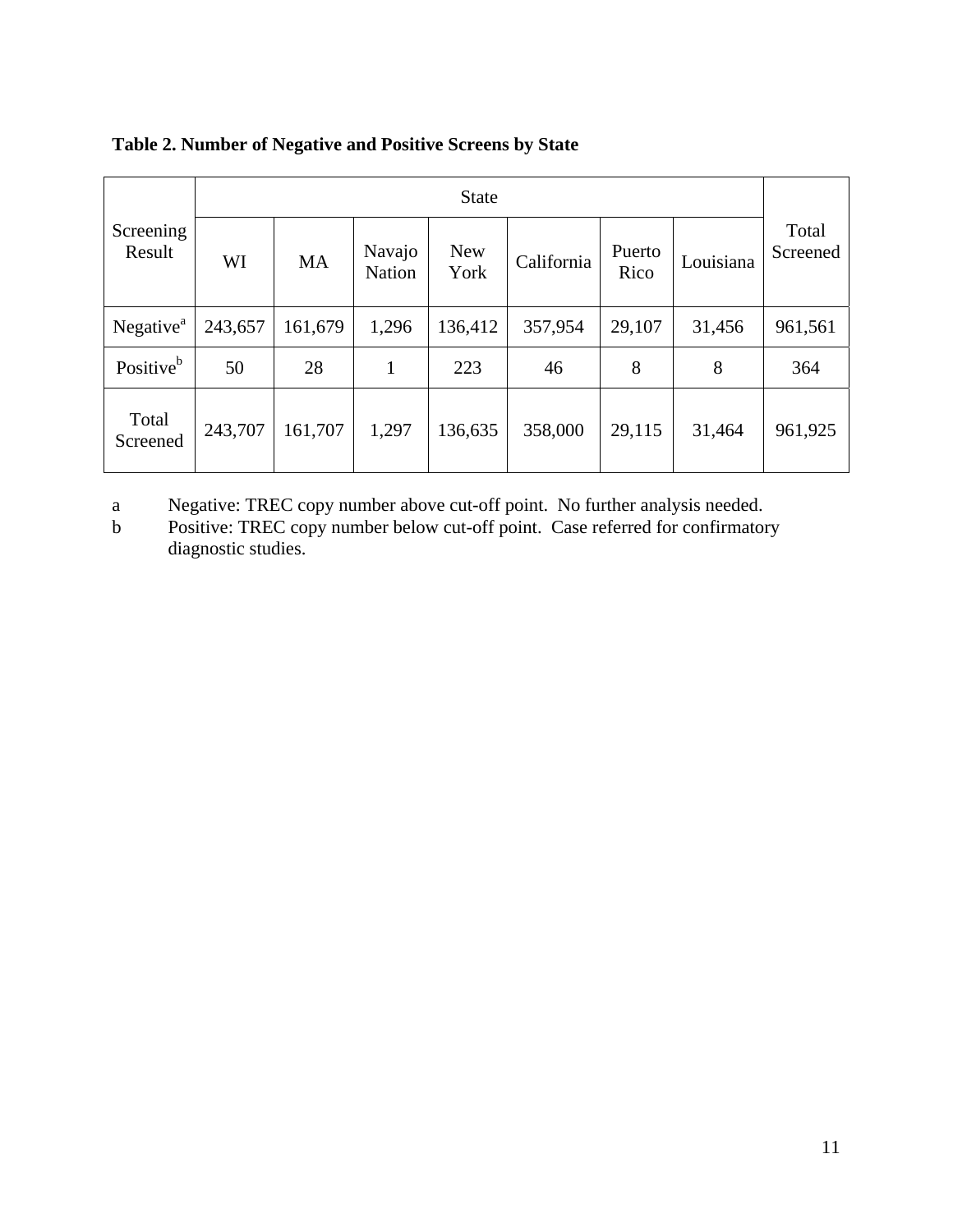| Diagnosis              |           | <b>State</b> |                   |                  |                  |                |                  |  |
|------------------------|-----------|--------------|-------------------|------------------|------------------|----------------|------------------|--|
|                        |           | WI           | MA                | <b>NY</b>        | CA               | Puerto<br>Rico | Louisiana        |  |
| <b>SCID</b>            | Incidence | 1 in 60,927  | $1$ in<br>161,707 | $1$ in<br>34,159 | $1$ in<br>76,500 | <b>NA</b>      | <b>NA</b>        |  |
| <b>SCID</b><br>Variant |           | <b>NA</b>    | <b>NA</b>         | <b>NA</b>        | $1$ in<br>76,500 | <b>NA</b>      | <b>NA</b>        |  |
| Non SCID               |           | 1 in 121,854 | $1$ in<br>11,551  | $1$ in<br>11,386 | $1$ in<br>76,500 | 1 in 9,705     | $1$ in<br>31,464 |  |

## **Table 3. Incidence of SCID, SCID Variant and Non SCID by State**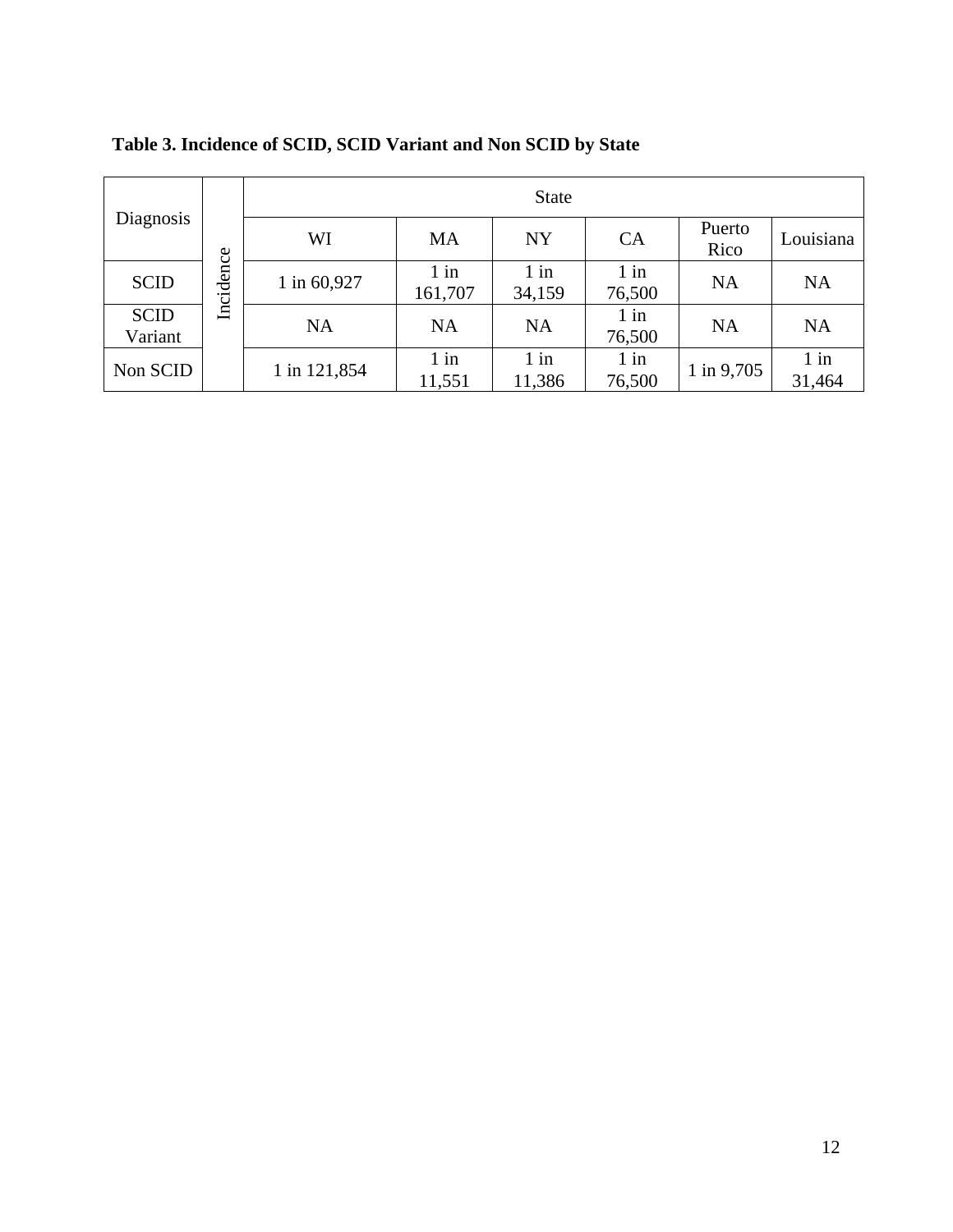| Diagnostic                                       | Race or Ethnicity | <b>Incidence Rate</b> | 95% Confidence Intervals |               |  |
|--------------------------------------------------|-------------------|-----------------------|--------------------------|---------------|--|
| Category                                         |                   |                       | Lower                    | Upper         |  |
| <b>SCID</b>                                      | All               | 1 in 33,000           | 1 in 20,000              | 1 in $65,000$ |  |
| <b>SCID</b>                                      | Hispanic Only     | 1 in 22,000           | 1 in 9,000               | 1 in $40,000$ |  |
| All Related T-cell<br>Lymphocyte<br>Deficiencies | All               | 1 in 22,000           | 1 in 13, 300             | 1 in 35,000   |  |

**Table 4. California Incidence in the First Six Months of Screening**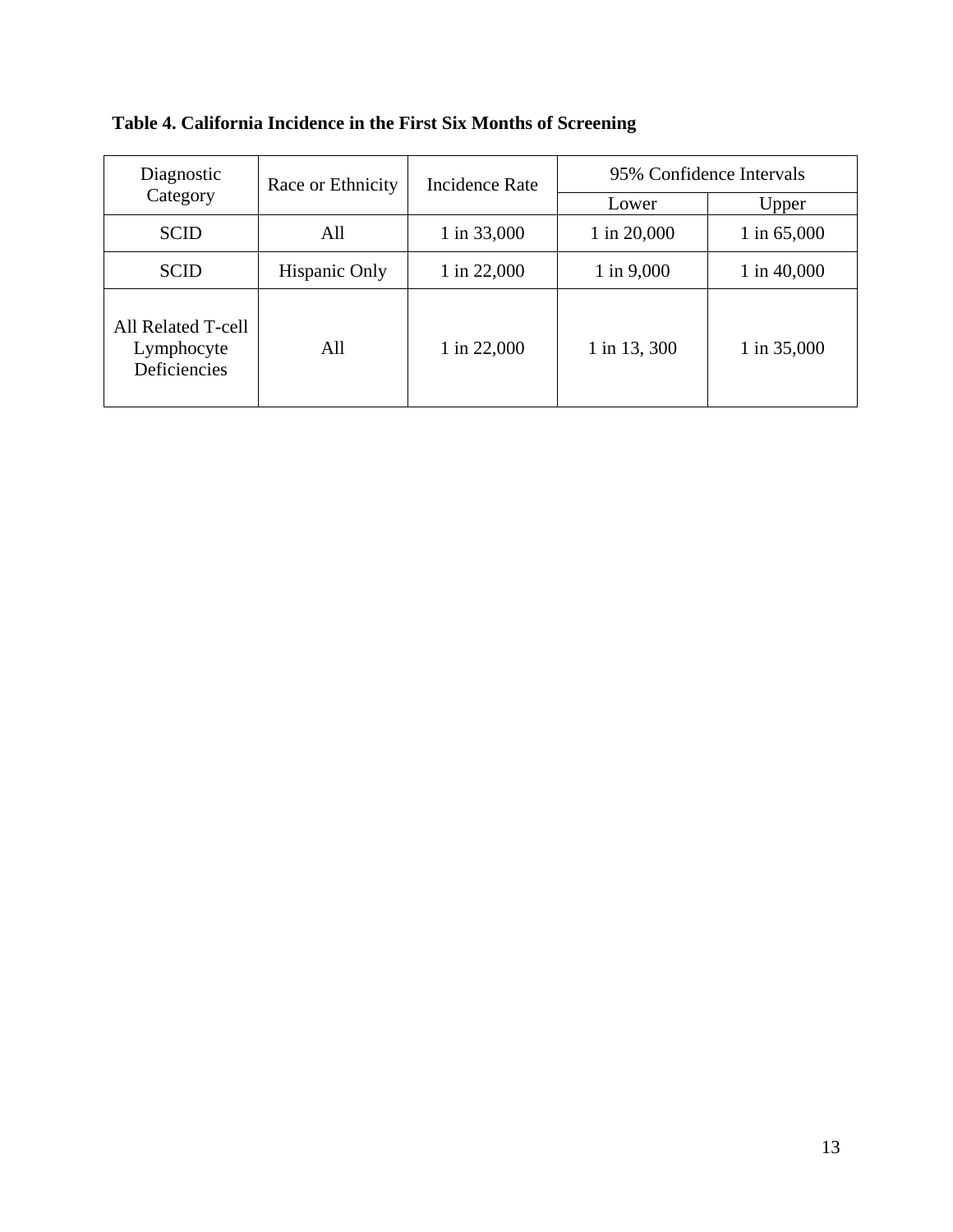| Characteristic    | Number of SCID Cases<br>(% )             |           |
|-------------------|------------------------------------------|-----------|
| <b>Sex</b>        | Male                                     | 6(67%)    |
|                   | Female                                   | 3(33%)    |
|                   | <b>Autosomal Recessive</b><br>$(IL-7Ra)$ | 2(22%)    |
| Molecular Type of | <b>Autosomal Recessive</b><br>$(RAG-1)$  | 2(22%)    |
| $SCID*$           | <b>Autosomal Recessive</b><br>(ADA)      | 2(22%)    |
|                   | X-Linked<br>(IL2RG)                      | $1(11\%)$ |
|                   | Hispanic                                 | 6(67%)    |
| Race or ethnicity | <b>African American</b>                  | 2(22%)    |
|                   | Asian                                    | $1(11\%)$ |

**Table 5. Clinical Characteristics of Nine SCID Cases in New York and California Pilots** 

\*Molecular typing on one case is pending.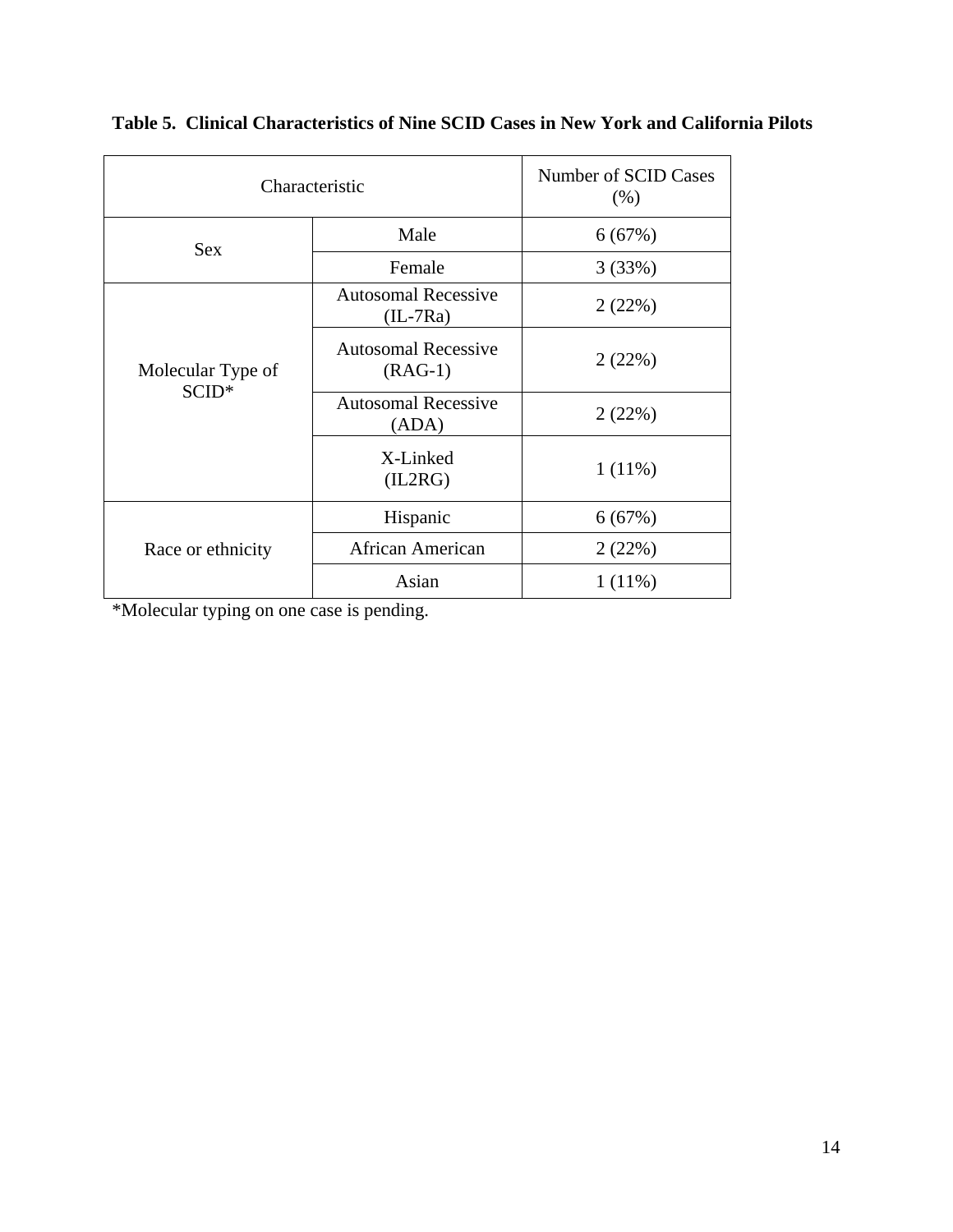## **Figure 1.Timeline of SCID Newborn Screening Pilots**

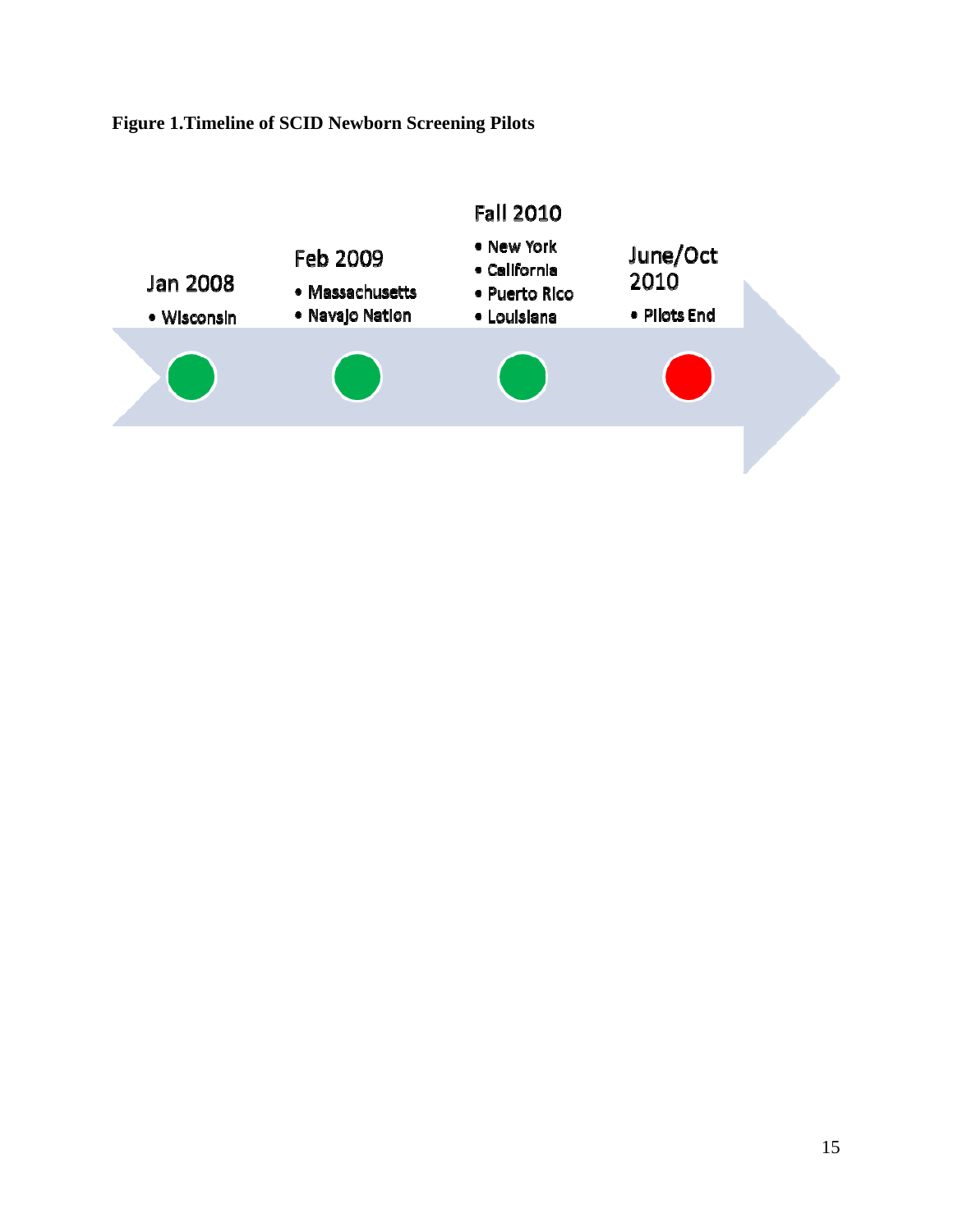

**Figure 2: Cumulative Number of Newborns Screened and SCID Cases Diagnosed**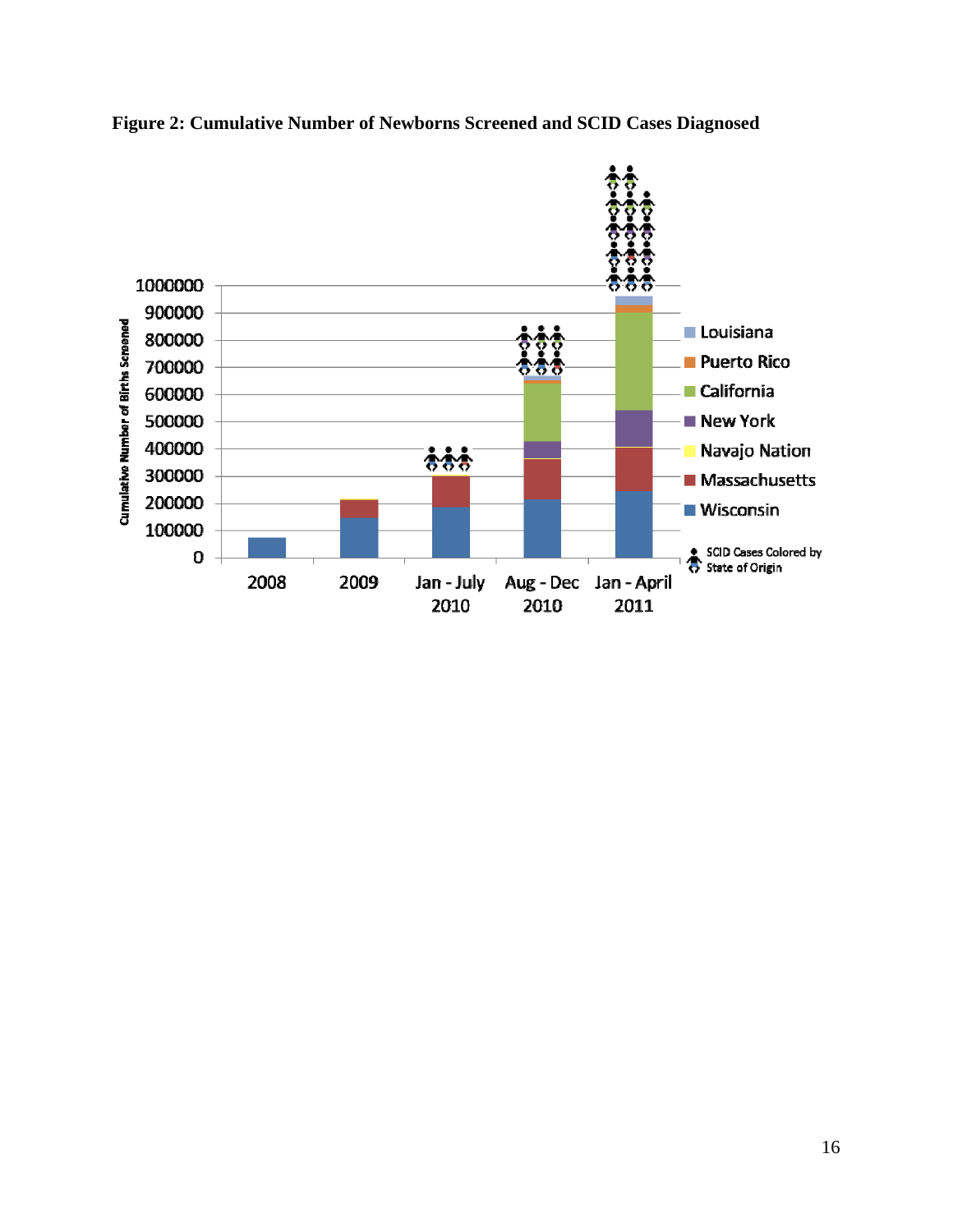

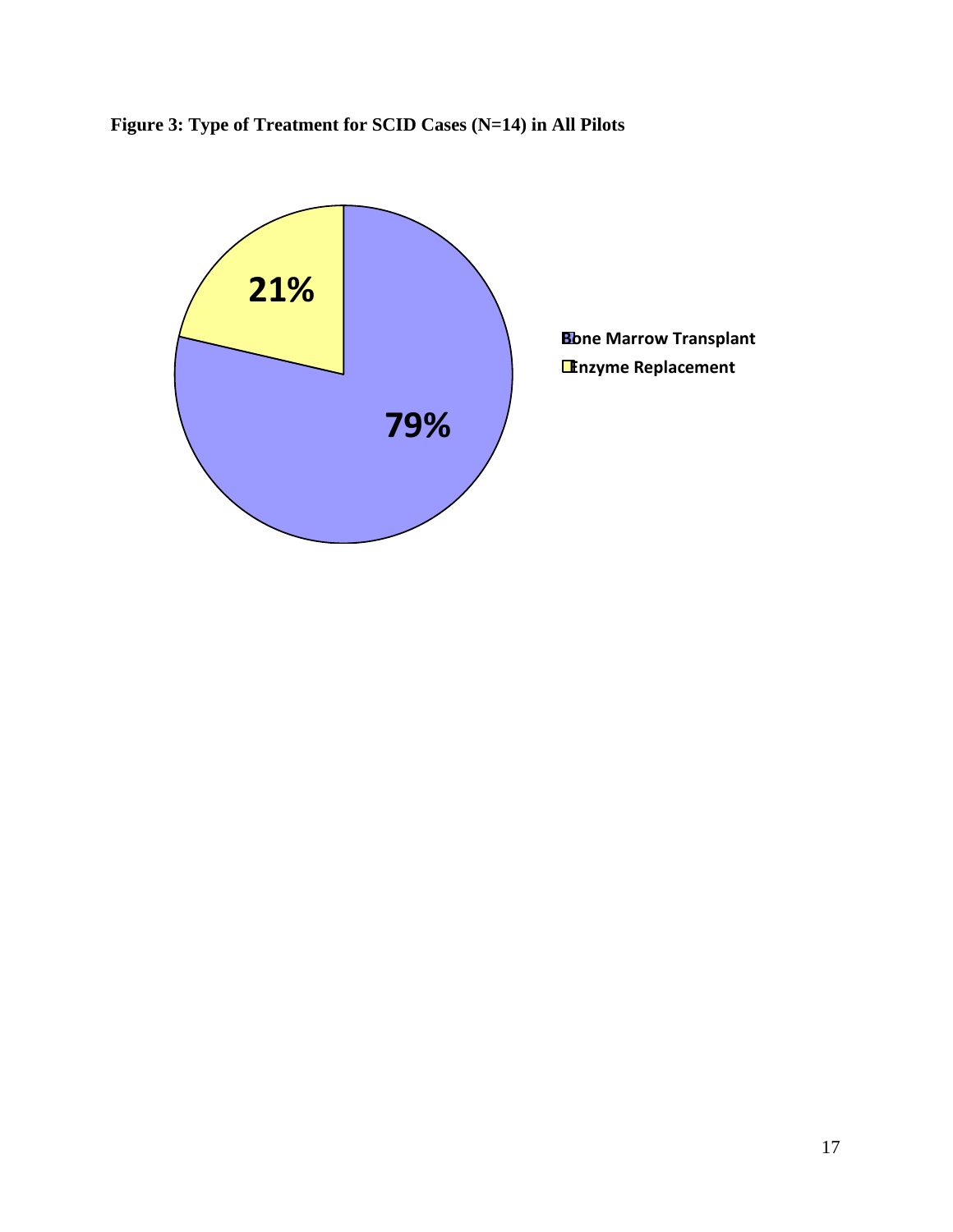

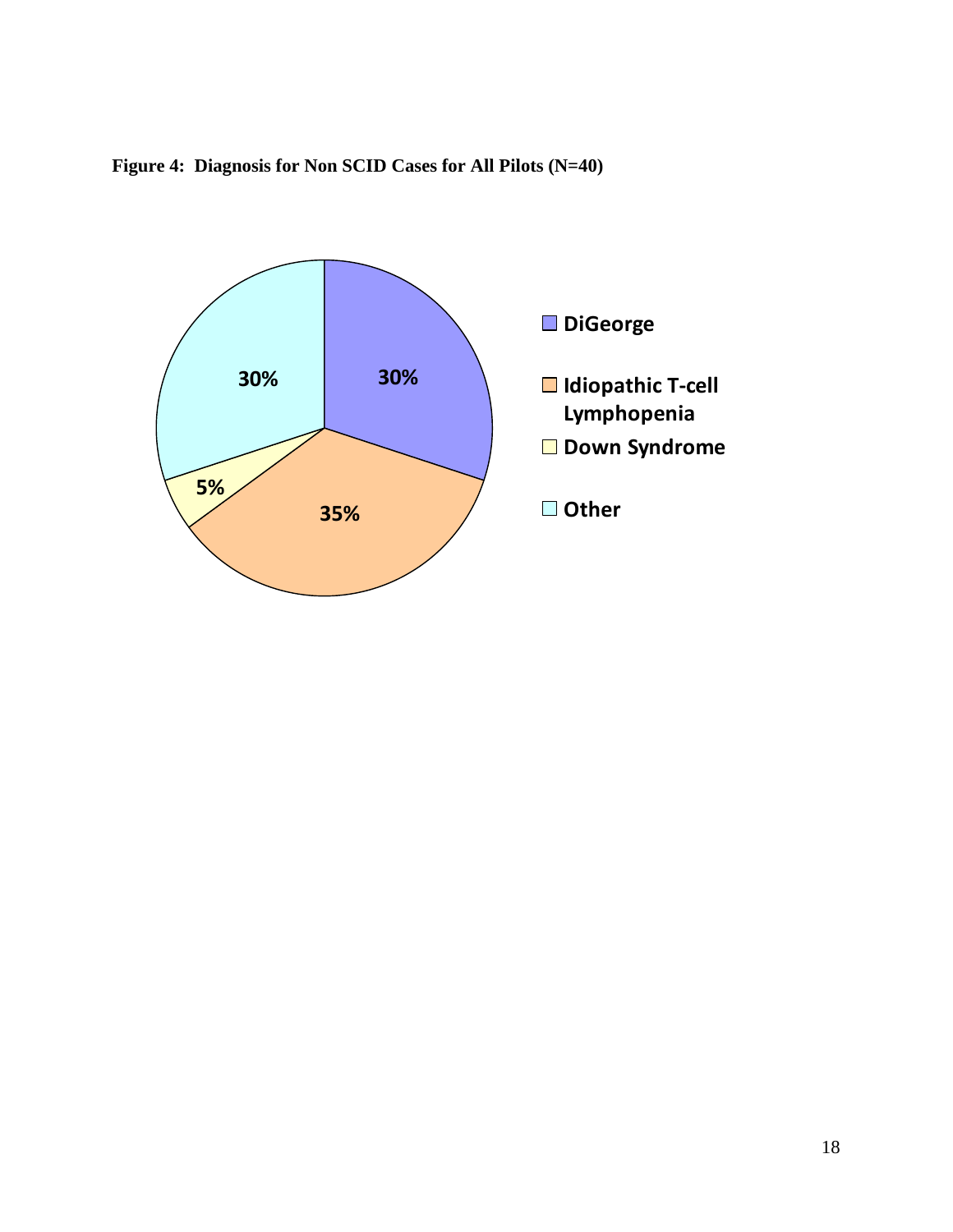

### **Figure 5. Map of Newborn Screening for SCID Implementation Status**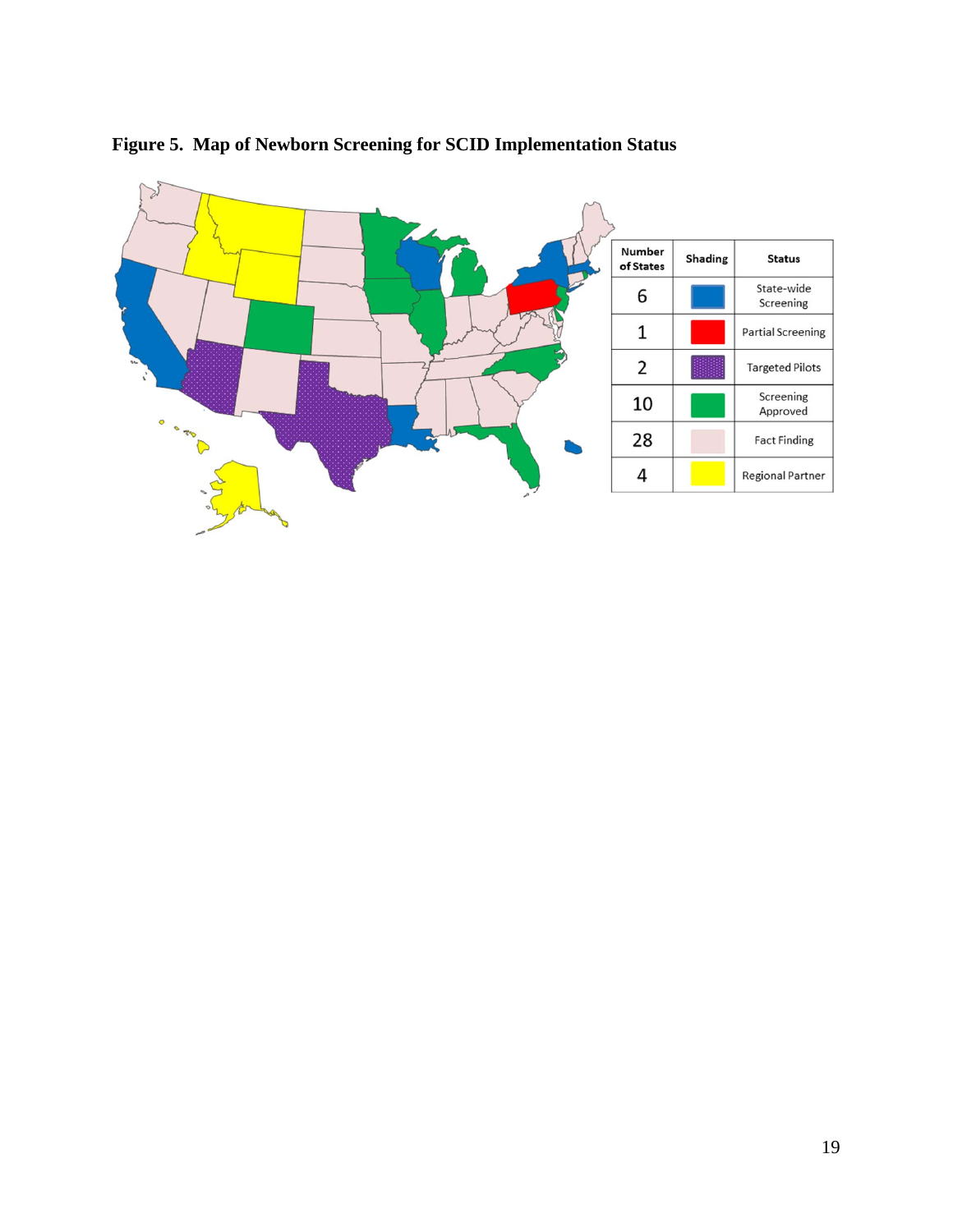#### References

- 1. Howell, R. R. (2010, February 25). Letter to the Secretary, U.S. Department of Health and Human Services. Retrieved May 3, 2011, from <http://www.hrsa.gov/heritabledisorderscommittee/correspondence/feb2010letter.htm>.
- 2. Sebelius, K. (2010, May 21). Letter to R. Rodney Howell. Retrieved May 3, 2011, from http://www.hrsa.gov/heritabledisorderscommittee/correspondence/.
- 3. Railey, M. D., Lokhnygina, Y., & Buckley, R. H. (2009). Long-term clinical outcome of patients with severe combined immunodeficiency who received related donor bone marrow transplants without pretransplant chemotherapy or post-transplant GVHD prophylaxis. *Journal of Pediatrics, 155*, 834–840.
- 4. Buckley, R. H. (2011). Transplantation of hematopoietic stem cells in human severe combined immunodeficiency: Long-term outcomes. *Immunologic Research, 49*, 25–43.
- 5. Centers for Disease Control and Prevention. (2004). Applying public health strategies to primary immunodeficiency diseases: A potential approach to genetic disorders. *MMWR— Recommendations and Reports, 53*, 1–29.
- 6. Chan, K., & Puck, J. M. (2005, February). Development of population-based newborn screening for severe combined immunodeficiency. *Journal of Allergy and Clinical Immunology, 115*(2), 391–398.
- 7. Gerstel-Thompson, J. L., Wilkey, J. F., Baptiste, J. C., Navas, J. S., Pai, S. Y., Pass, K. A., et al. (2010, September). High-throughput multiplexed T cell receptor excision circle quantitative PCR assay with internal controls for detection of severe combined immunodeficiency in population-based newborn screening. *Clinical Chemistry, 56*(9), 1466–1474.
- 8. Baker, M. W., Grossman, W. J., Laessig, R. H., Hoffman, G. L., Brokopp, C. D., Kurtycz, D. F., et al. (2009, September). Development of a routine newborn screening protocol for severe combined immunodeficiency. *Journal of Allergy and Clinical Immunology, 124*(3), 522–527.
- 9. Routes, J. M., Grossman, W. J., Verbsky, J., Laessig, R. H., Hoffman, G. L., Brokopp, C. D., et al. (2009, December). Statewide newborn screening for severe T cell lymphopenia. *JAMA, 302*(22), 2465–2470.
- 10. Comeau, A. M., Hale, J. E., Pai, S. Y., Bonilla, F. A., Notarangelo, L. D., Pasternack, M. S., et al. (2010, October). Guidelines for implementation of population-based newborn screening for severe combined immunodeficiency. *Journal of Inherited Metabolic Disease, 33*(Suppl 2), S273–S281.
- 11. Hale, J. E., Bonilla, F. A., Pai, S. Y., Gerstel-Thompson, J. L., Notarangelo, L. D., Eaton, R. B., et al. (2010, November). Identification of an infant with severe combined immunodeficiency by newborn screening. *Journal of Allergy and Clinical Immunology,* 126(5), 1073–1074.
- 12. Baker, M. W., Laessig, R. H., et al. (2010, May–June). Implementing routine testing for severe combined immunodeficiency within Wisconsin's newborn screening program. *Public Health Reports,* 125(Suppl 2), 88–95.
- 13. U.S. Department of Health and Human Services, Food and Drug Administration. (2007, September 14). *Guidance for industry and FDA staff—Commercially distributed analytespecific reagents (ASRs): Frequently asked questions.* Retrieved May 3, 2011, from http://www.fda.gov/.